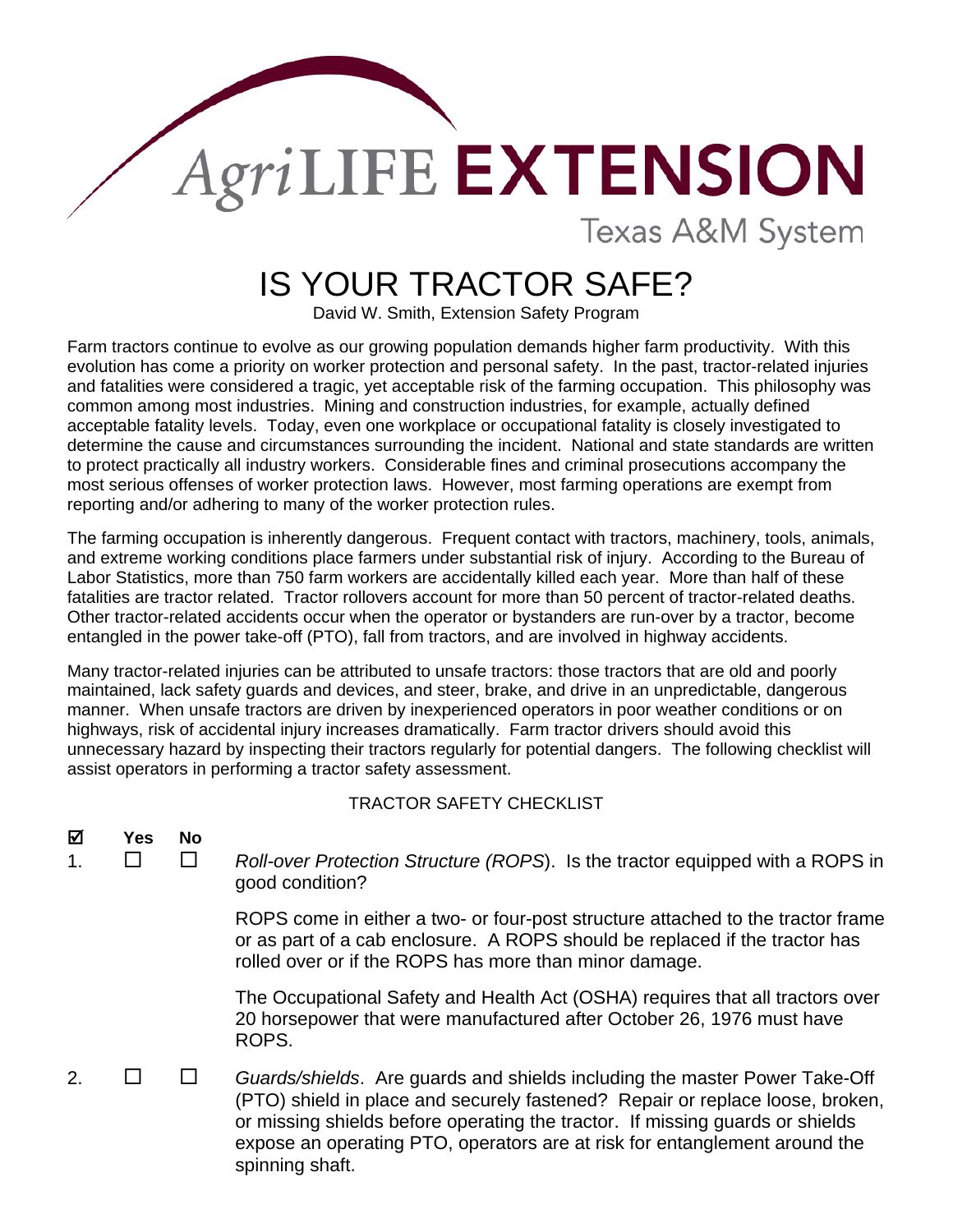| ☑<br>3. | <b>Yes</b><br>$\mathsf{L}$ | <b>No</b><br>H | Seat safety switch. Is the seat safety switch connected and functional to<br>prevent the tractor from being "jumped started" from the ground? These<br>safety devices require the tractor operator to be sitting in the seat before the<br>tractor will start, thus preventing tractor run-over accidents. Tractor run-overs<br>are the second most frequent cause of tractor-related deaths on farms. |
|---------|----------------------------|----------------|--------------------------------------------------------------------------------------------------------------------------------------------------------------------------------------------------------------------------------------------------------------------------------------------------------------------------------------------------------------------------------------------------------|
|         |                            |                | Bypass starter covers are also available to keep operators from jump starting<br>a farm tractor.                                                                                                                                                                                                                                                                                                       |
| 4       | ΙI                         |                | Brake system. Are the brakes properly adjusted and the fluid level correct?<br>Poorly maintained and maladjusted brakes prohibit safe driving up and down<br>hills, on curved paths, and on public roadways. Make sure left and right<br>brakes can be locked together during high-speed highway travel.                                                                                               |
| 5.      |                            |                | Tire pressure. Is the air pressure in each tire appropriate according to the tire<br>manufacturer's recommendations? Inflation requirements may be located on<br>the outside of the tire around the rim and in the tractor's operator manual.<br>Also, check the tires for major cuts and cracks.                                                                                                      |
| 6.      | $\Box$                     | $\mathsf{L}$   | Lights/signals. Are all headlights, flashers, and brake lights working correctly,<br>clean, and visible to other drivers?                                                                                                                                                                                                                                                                              |
|         |                            |                | Farm tractors are required to have two forward facing headlights and a red<br>taillight that burns continuously. This taillight must be visible from 500 feet<br>under normal conditions and mounted on the far left side of the tractor.                                                                                                                                                              |
|         |                            |                | Farm tractors and equipment require hazard-warning lights (flashers) when<br>operating on public roads. White or amber flashers are mounted on the front,<br>and red or amber on the rear. These lights must be activated when the<br>vehicle is in operation.                                                                                                                                         |
| 7.      |                            |                | Hydraulic system. Are all hydraulic hoses and connections free from leaks<br>and hydraulic levels correct? Caution: Use a piece of cardboard or wood to<br>check for leaks. Hydraulic fluid under high pressure can penetrate human<br>skin.                                                                                                                                                           |
|         |                            |                | Be sure to check front-end loader and three-point hitch hydraulic systems<br>under load situations. Failure to detect hydraulic leaks can result in serious<br>injuries to operators and bystanders when front-end loaders and implements<br>lose energy and fall.                                                                                                                                     |
| 8.      |                            |                | Steering system. Does the tractor steer and react properly when negotiating<br>turns and traveling at highway speeds? Is the steering fluid level correct?<br>Make sure there isn't too much "play" or unprompted movement in one<br>direction or the other.                                                                                                                                           |
|         |                            |                | Tractors that have a tendency to pull to the left or right are more susceptible to<br>accidents while traveling at highway speeds. Poor steering may also signal                                                                                                                                                                                                                                       |

uneven tire pressure, tire damage, and/or problems with the brake system.